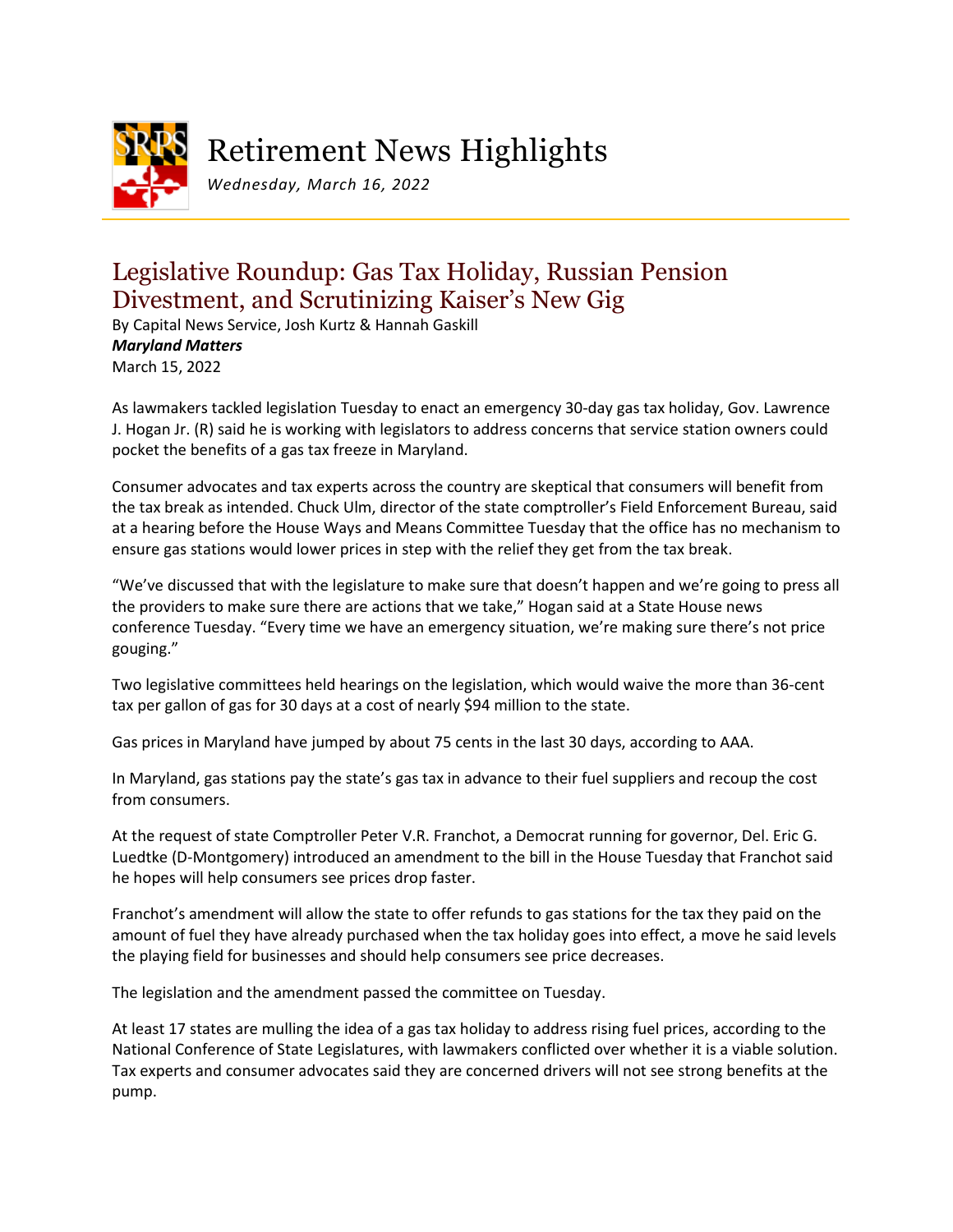Howard Gleckman, senior fellow at the Urban-Brookings Tax Policy Center at the Urban Institute, said consumers might not be able to tell if they are seeing the benefit of the tax holiday as initial price drops drive up demand, further increasing costs.

It will not be possible to tell if gas stations are pocketing some of the tax break, Gleckman said in an interview with Capital News Service, as prices continue to change quickly.

Lobbyists for gas stations and fuel providers cautioned that people should temper expectations about the impact of the gas tax holiday and that drivers should not expect an immediate 37-cent drop. Their comments came at a hearing before the Senate Budget and Taxation Committee Tuesday. The head of the Maryland Transportation Builders & Materials Association testified that the gas tax holiday would impact the state's transportation trust fund, potential reducing the state's ability to maintain roads.

Committee Chair Guy J. Guzzone (D-Howard) said "we're dealing with an unfortunate set of circumstances that are really out of our control in many ways, but this is our little way of controlling the circumstances." All 47 members of the Senate support the gas tax holiday.

Franchot called last week for a three-month tax holiday after approving projections that put the state's budget surplus at \$7.5 billion over two years.

Hogan said he was not sure the 30-day holiday would be enough to address price concerns and said he wanted a longer suspension of the tax.

"I'm not convinced that it's going to be solved in 30 days," Hogan said. "I actually pressed for longer, but that's where we are with a compromise agreement with the legislature."

An amendment introduced by Del. Kevin Hornberger (R-Cecil) to the House bill to extend the holiday to 90 days lost by a vote of 12 to 11 Tuesday afternoon in the Ways and Means Committee.

The legislation should be voted on in both the House and Senate in the next few days.

#### **Targeting Russia…and China**

Both chambers of the General Assembly advanced legislation Tuesday that would pull Maryland's pension plan investments from Russian companies and related interests to protest Russia's invasion of Ukraine last month. Final votes are expected later this week.

While there appears to be overwhelming support for the measure in both the Senate and House, Republicans in the House tried to attach an amendment to the bill Tuesday that would have pulled investments by the State Retirement and Pension System from China as well.

"This is long overdue," said Del. Mark N. Fisher (R-Calvert), who proposed the amendment. "The Chinese government is a dictatorship…and is committing atrocities that are almost unheard of."

Fisher said the bill to withdraw Maryland pension investments from Russia "makes sense to me. You know what else makes sense? That we take the money we have in the pension system and divest from China."

The House floor leader for the pension bill, Del. Kirill Reznik (D-Montgomery), who was born in Ukraine, suggested that Tuesday's session wasn't the proper venue for a full-on debate of divesting from China. Maryland's retirement fund invests about \$7 million in Russia, he said, and the war in Ukraine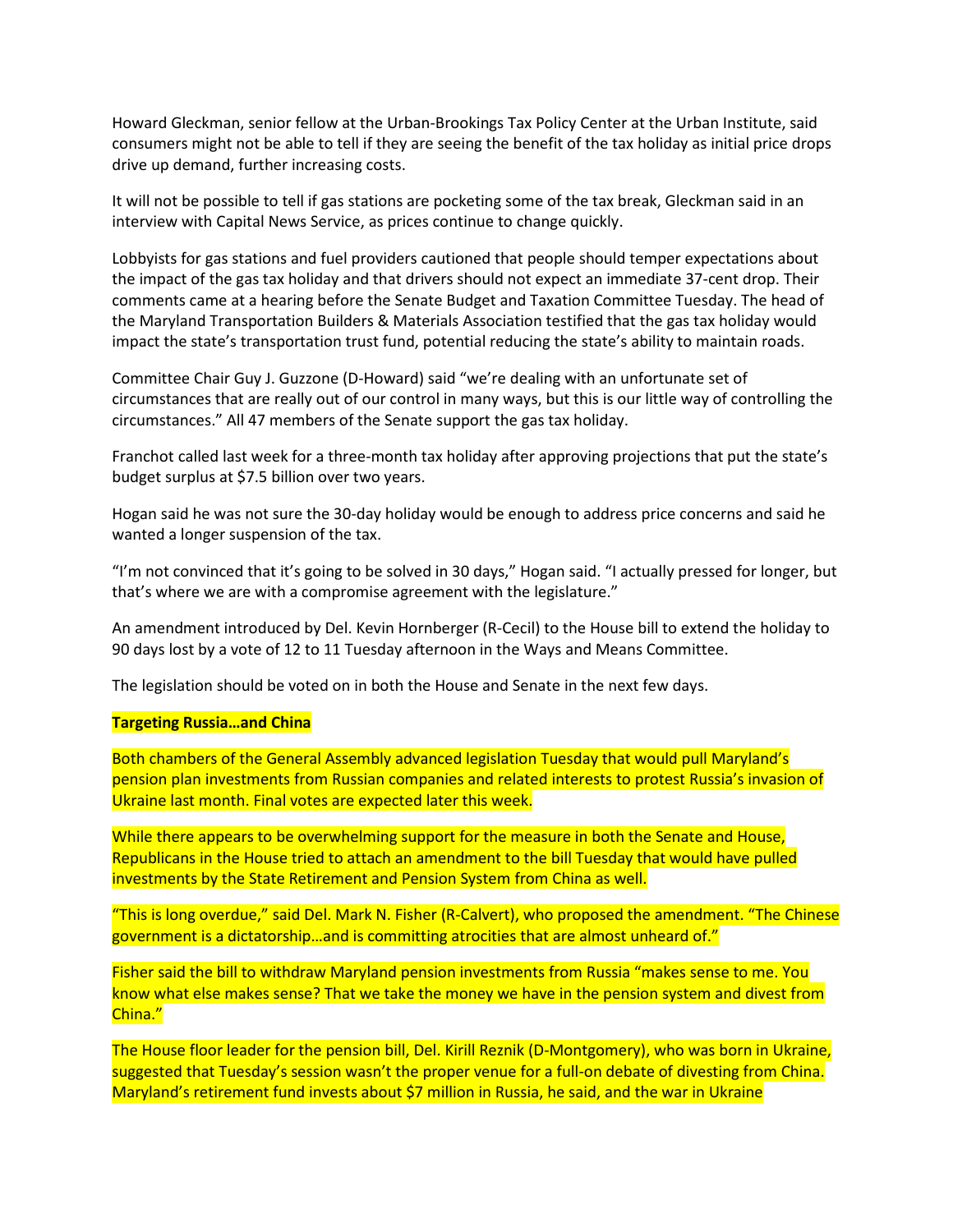necessitated emergency action. On the other hand, the state invests about \$3.5 billion in Chinese interests, and the ramifications of divestment, Reznik said, requires in-depth study.

But Fisher pressed his case, arguing that "if you're a Democrat…you should also be concerned about what China is doing to the climate."

That brought a mild rebuke from House Majority Leader Eric G. Luedtke (D-Montgomery), who suggested that a discussion of war atrocities and human rights violations wasn't the proper time to inject partisan considerations into the debate. But other Republicans said they supported added China divestment to the Russia ban.

"I don't know if you can tell the difference between the two countries right now," said Del. Matt Morgan (R-St. Mary's).

Fisher's amendment went down on a 45-87 vote.

Meanwhile, in the Senate, Sen. Craig J. Zucker (D-Montgomery), who is of Ukrainian heritage, ushered the Russian divestment bill through the chamber Tuesday.

"Colleagues, this is sending a message — a bipartisan message, a unified message," said Zucker. "What we're doing here is we're making sure we send a signal to the people of Ukraine that we're invested in them by divesting from Russia and making sure that Maryland assets are protected and making sure that Maryland assets are not going to fueling the war that [Vladimir] Putin is raging in Europe right now."

Zucker then offered an amendment to have all senators sign on as cosponsors of the emergency bill. It was adopted, unanimously.

Speaking in the bill's favor, Budget & Taxation Committee Vice Chair James C. Rosapepe (D-Prince George's) said that the pensions system asked the legislature to divest from Russia for practical reasons.

"But it's also symbolic," he said.

Rosapepe, the former U.S. ambassador to Romania, suggested that Putin thought the invasion of Ukraine would disconnect the United States from its European allies, and East and West Europe from each other.

"He's found out in the last three weeks that he was wrong  $-$  he was as wrong as he could be. The fact of the matter is that, across the world … and across this chamber … people are saying what he is doing is not just a tragedy, which of course it is ... but it's also a huge danger to our country."

The bill is expected to receive final approval in both the House and Senate later this week.

#### **Seeking bipartisanship at UMD leadership institute**

House lawmakers were prepared to take a preliminary vote Tuesday on a measure to provide \$5 million over the next five years for the new Institute for Public Leadership at the University of Maryland College Park — which, as it happens, will be headed by Del. Anne R. Kaiser (D-Montgomery).

"It's a great program," said the bill sponsor, Del. Benjamin Barnes (D-Prince George's), whose district includes the university.